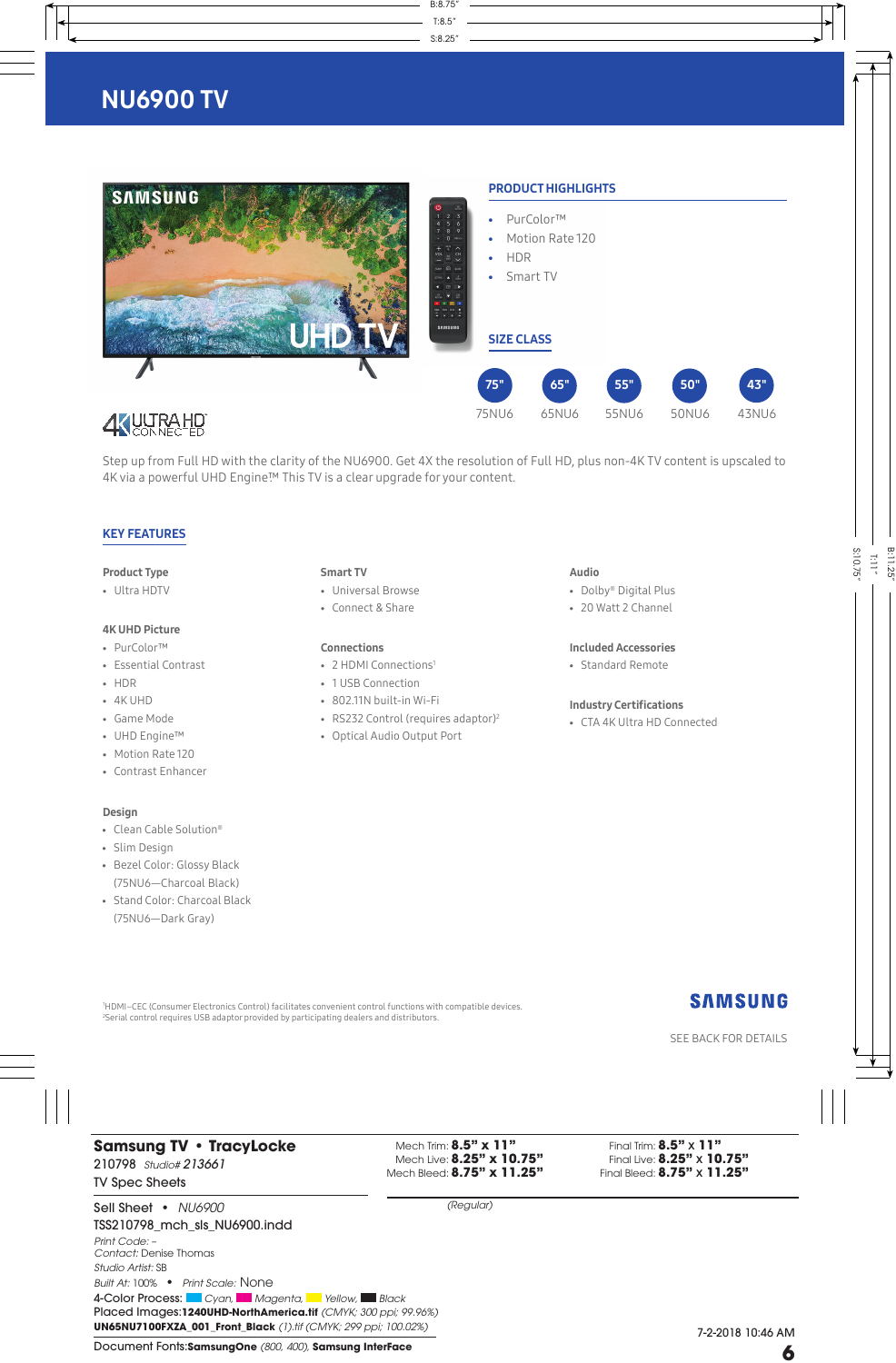# **KEY FEATURES** (page 1 of 2)

#### 4K UHD Picture

A quest for clarity beyond the standard was researched and developed, creating an engine that drives breathtaking resolution 4X more than Full HD.

#### PurColor™

Enjoy millions of shades of color, fine-tuned to create an incredibly vibrant picture.

#### Essential Contrast

Discern lifelike details in the brightest and dimmest scenes.

#### HDR

View stunning high-dynamic-range content with a TV designed to support HDR10+.

#### 4K UHD

See what you've been missing on a crisp, clear picture that's 4X the resolution of Full HD.

#### Game Mode

Get a leg up on the competition, thanks to an optimized gaming experience with minimal input lag.

#### UHD Engine™

A powerful processor optimizes your content for 4K picture quality.

Motion Rate 120 Smooth action on fast-moving content.

Contrast Enhancer Experience a greater sense of depth with optimized contrast across all areas of the screen.

#### HDR Formats Supported

HDR10 (Static MetaData), HDR10+ (Dynamic MetaData), HLG (Hybrid Log Gamma). All Samsung 4K UHD TVs also meet the CTA HDR-Compatible Definition.

#### **Design**

From finish to function, a thoughtful design that amazes.

Clean Cable Solution® Neatly manages cords for a crisp, clean look.

#### Slim Design

An elegant, slim design for a modern look you'll admire.

#### Smart TV

Access your streaming services all in one place using the Samsung Remote Control.

#### Universal Browse

An easy way to find streaming content and live TV shows with a single universal guide.

#### Connect & Share

Sync your TV to your compatible smartphone to access and control your content on the big screen.<sup>3</sup>

#### Samsung Remote Control

Adjusts TV functions and navigates Samsung Smart TV menus.4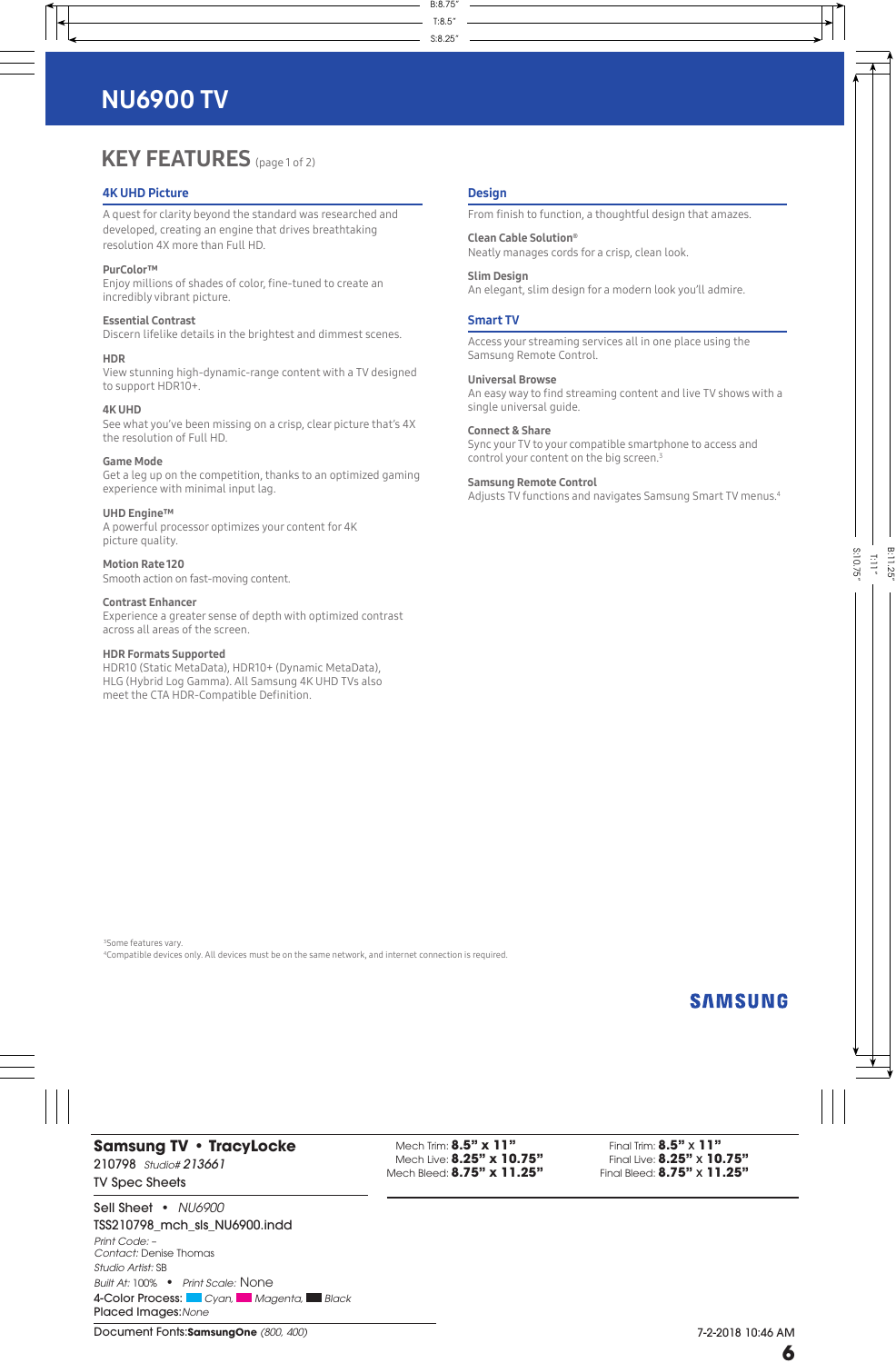## KEY FEATURES (page 2 of 2)

#### **Connections**

#### HDMI

Enjoy higher-quality audio and video with an HDMI connection that transmits both signals over a single cable. Compatible with next generation Ultra HD Blu-ray™ players and HDR content decoding. Includes 1 Audio Return Channel (ARC).

#### Wi-Fi

Enjoy your favorite on-demand content seamlessly through your existing network with built-in Wi-Fi (802.11N).

#### Audio

#### Dolby® Digital Plus

Enjoy the ultimate digital sound quality on all your favorite movies, TV shows and streaming content. Dolby Digital Plus optimizes your entertainment experience with enhanced sound richness and clarity.

#### Included Accessories

Standard Remote (TM-1240A)

#### Industry Certifications

#### 4K Ultra HD Connected

All Samsung 2018 4K UHD and QLED televisions comply with the CTA 4K Ultra High-Definition Connected definition requirements. The trade organization known as the Consumer Technology Association (CTA™) is considered an industry authority on engineering standards for consumer electronics in the United States. Visit www.cta.tech for more information.

©2018 Samsung Electronics America, Inc. Samsung is a registered trademark of Samsung Electronics Co., Ltd. Samsung and Samsung SMART TV are both trademarks or registered trademarks of Samsung Electronics Co., Ltd. All other brand, product and service names and logos are marks and/or registered trademarks of their respective owners. Screen images are simulated. Some devices may require internet access. Apps may vary by product model. 4K UHD launch timing may vary by provider. Selection of 4K UHD content subject to individual content provider availability. Only select titles are available in 4K UHD.

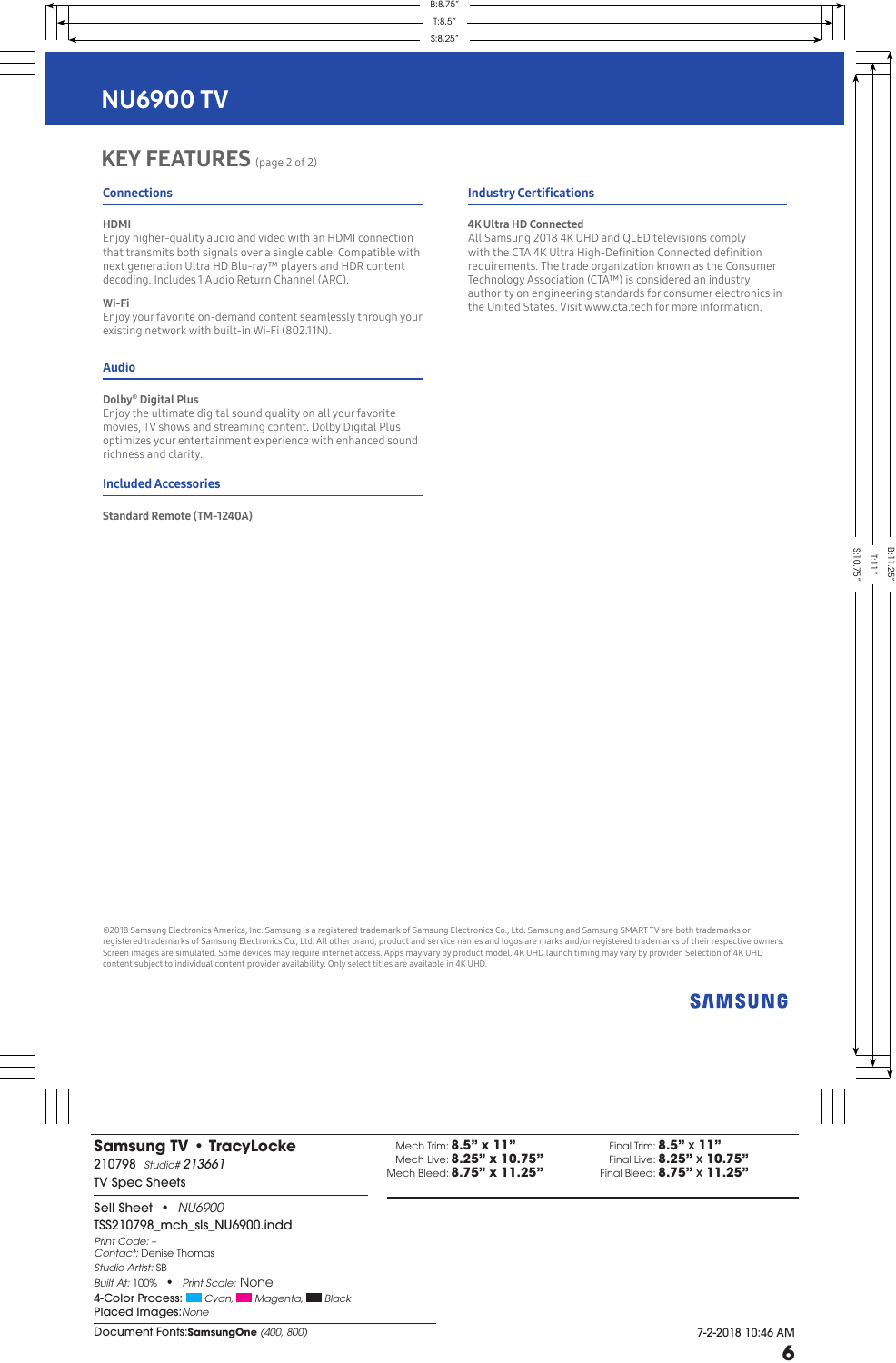## MODELS

MODEL: UN75NU6900 ORDER CODE: UN75NU6900FXZA

SCREEN SIZE CLASS: 75"

SCREEN DIAGONAL MEASUREMENT: 74.5"

UPC CODE: 887276290720

COUNTRY OF ORIGIN: Mexico

#### DIMENSIONS (INCHES W x H x D):

- TV WITHOUT STAND:  $66.3 \times 38 \times 2.4$
- TV WITH STAND:  $66.3 \times 41.6 \times 14$
- SHIPPING:  $73.7 \times 44.5 \times 9.2$
- STAND FOOTPRINT:  $2.1 \times 8.4 \times 13.7$

#### WEIGHT (LB):

- TV WITHOUT STAND: 81.6
- TV WITH STAND: 82.7
- **SHIPPING: 111.6**

VESA SUPPORT: Yes (400mm x 400mm)

#### ACCESSORIES INCLUDED IN BOX:

• REMOTE MODEL: TM-1240A

MODEL: UN65NU6900 ORDER CODE: UN65NU6900FXZA

SCREEN SIZE CLASS: 65"

SCREEN DIAGONAL MEASUREMENT: 64.5"

UPC CODE: 887276275796

COUNTRY OF ORIGIN: Mexico

#### DIMENSIONS (INCHES W x H x D):

- TV WITHOUT STAND:  $57.4 \times 33 \times 2.4$
- TV WITH STAND:  $57.4 \times 34.9 \times 12.5$
- SHIPPING:  $63 \times 38.2 \times 7$
- STAND FOOTPRINT:  $3.4 \times 6.7 \times 12.5$

#### WEIGHT (LB):

- TV WITHOUT STAND: 55.1
- TV WITH STAND: 55.8
- SHIPPING: 73.9

VESA SUPPORT: Yes (400mm x 400mm)

#### ACCESSORIES INCLUDED IN BOX:

• REMOTE MODEL: TM-1240A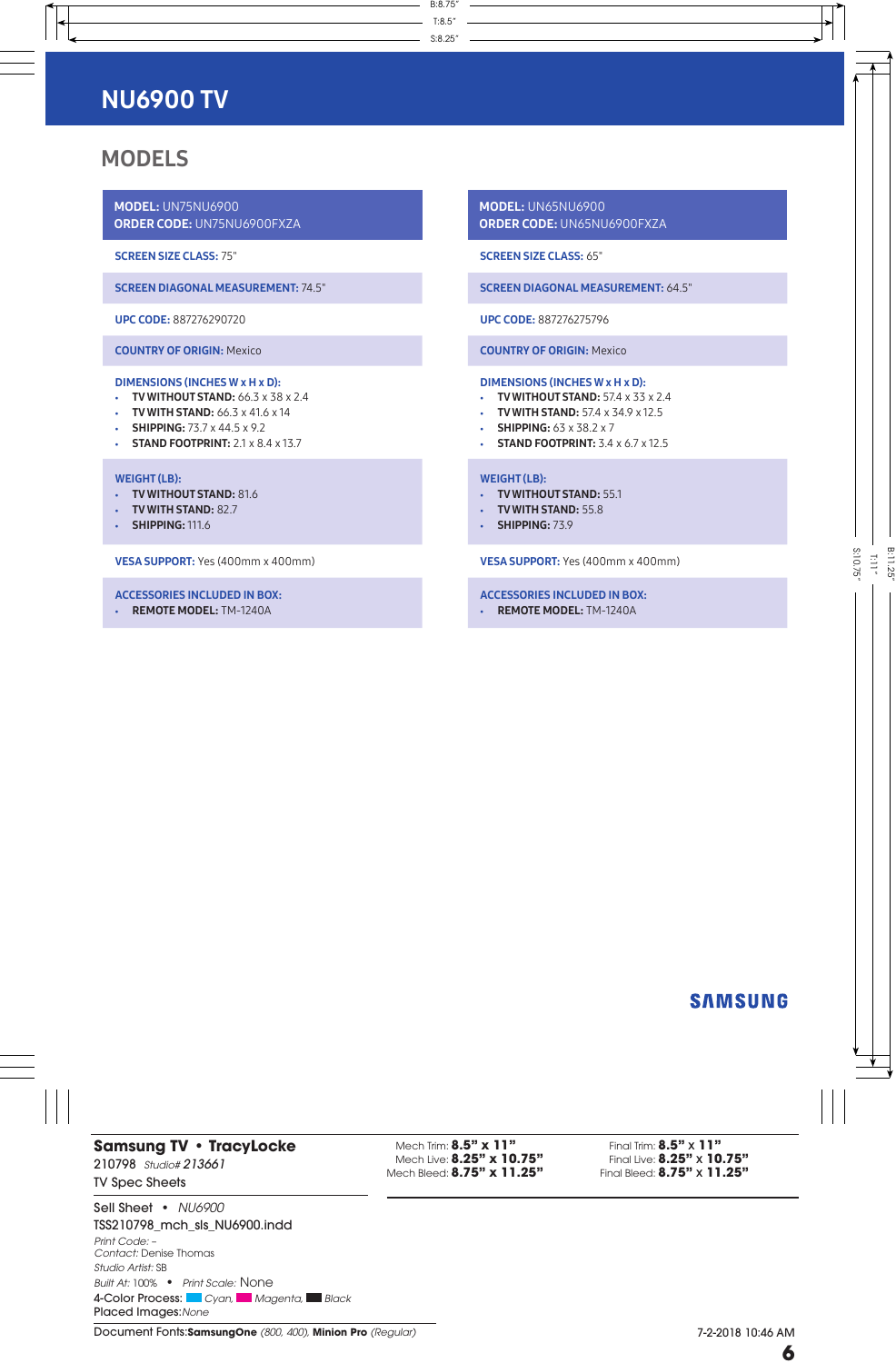## MODELS

MODEL: UN55NU6900 ORDER CODE: UN55NU6900BXZA

SCREEN SIZE CLASS: 55"

SCREEN DIAGONAL MEASUREMENT: 54.6"

UPC CODE: 887276294537

COUNTRY OF ORIGIN: Mexico

#### DIMENSIONS (INCHES W x H x D):

- TV WITHOUT STAND:  $48.8 \times 28.1 \times 2.3$
- $\cdot$  TV WITH STAND:  $48.8 \times 29.8 \times 9.5$
- SHIPPING:  $53 \times 33.5 \times 6.2$
- STAND FOOTPRINT:  $2.7 \times 6.4 \times 9.5$

#### WEIGHT (LB):

- TV WITHOUT STAND: 38.1
- TV WITH STAND: 38.6
- SHIPPING: 51.1

VESA SUPPORT: Yes (200mm x 200mm)

#### ACCESSORIES INCLUDED IN BOX:

• REMOTE MODEL: TM-1240A

MODEL: UN50NU6900 ORDER CODE: UN50NU6900BXZA

SCREEN SIZE CLASS: 50"

SCREEN DIAGONAL MEASUREMENT: 49.5"

UPC CODE: 887276294520

COUNTRY OF ORIGIN: Mexico

#### DIMENSIONS (INCHES W x H x D):

- TV WITHOUT STAND:  $44.3 \times 25.6 \times 2.4$
- TV WITH STAND:  $44.3 \times 27.3 \times 9.5$
- SHIPPING:  $50.1 \times 31.1 \times 6$
- STAND FOOTPRINT:  $2.7 \times 6.4 \times 9.5$

#### WEIGHT (LB):

- TV WITHOUT STAND: 30
- TV WITH STAND: 30.4
- SHIPPING: 41.9

VESA SUPPORT: Yes (200mm x 200mm)

#### ACCESSORIES INCLUDED IN BOX:

• REMOTE MODEL: TM-1240A